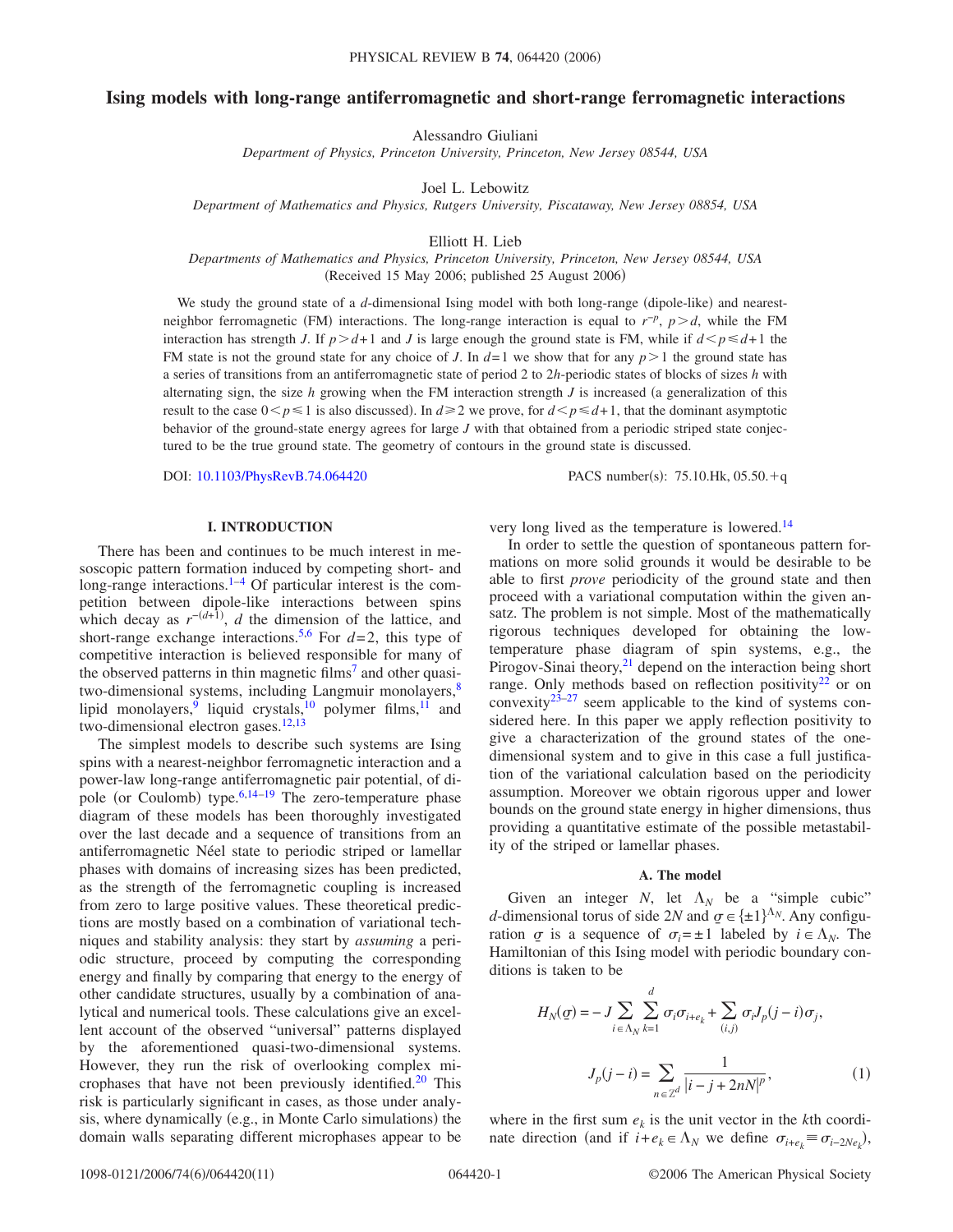the second sum runs over generic distinct pairs of sites in  $\Lambda_N$ and  $p > d$ . The first term in Eq. ([1](#page-0-0)) will be called the "exchange energy" term and we will take  $J \ge 0$  while the second one will be called the "dipolar energy" term. In  $d > 1$  we shall define  $|i-j|$  to be the usual Euclidean distance between *i* and *j*. Note that the sum over *n* in the definition of  $J_p(j)$ *−i*) makes sense as long as *p > d*. However, some of the results discussed below hold true even in the case  $d-1 < p$ ≤*d*, provided the definition of  $J_p(j-i)$  is replaced by  $J_p(j)$ *−i*)=|*j*−*i*|<sup>-*p*</sup>+(2*N*−|*j*−*i*|)<sup>-*p*</sup>, ∀1≤|*j*−*i*|≤2*N*−1. In the following we will restrict attention to the case  $p > d$  and we will comment on possible generalizations of our results to *d*−1  $\leq p \leq d$  in the remark after theorem 2. See also the remark after theorem 3.

#### **B. Main results**

We wish to determine the ground state of model ([1](#page-0-0)) for different values of *p* and *J*. A first remark is that in any dimension for  $p > d+1$  and *J* large enough the ground state is ferromagnetic and is unique modulo a global spin flip. This is, in  $d > 1$ , a corollary of the contour estimates in Ref. [28,](#page-10-18) and we shall reproduce its proof as a by-product of our analysis. For this case the low-temperature Gibbs states are also known: for  $d=1$  and  $p>2$  there is a unique Gibbs state for any  $\beta < +\infty$  (Ref. [29](#page-10-19)) while for  $d \ge 2$ ,  $p > d+1$  and  $\beta$ large enough, there are two different pure states obtained as the thermodynamic limits of the equilibrium states with  $+$  or - boundary conditions.<sup>28</sup> On the contrary, for  $d \leq p \leq d+1$ , the ferromagnetic state is not the ground state in any dimension, for any value of *J*. Instability of the ferromagnetic state in presence of a long-range antiferromagnetic interaction of the form  $1/r^p$ ,  $d < p \le d+1$ , was first noted in Ref. [30.](#page-10-20) The reason for this instability lies in the divergence of the first moment of the long-range interaction which makes the ferromagnetic state unstable towards flipping spins in a large enough domain.

Our main results give a characterization of the ground state in the whole regime  $p > d$ . For  $d=1$  the characterization is complete, in the sense that for any  $p>1$  we can compute the ground-state energy per site and we can prove that the corresponding ground-state configurations are periodic and consist of blocks of equal size and alternating signs (a block is a maximal sequence of adjacent spins of the same sign).

*Theorem 1. (Ground state energy*  $d=1$ *.)* 

<span id="page-1-0"></span>*For d*=1 *and*  $p > 1$ , *the ground state energy*  $E_0(N)$  *of the Hamiltonian* ([1](#page-0-0)) satisfies

$$
\lim_{N \to \infty} \frac{1}{2N} E_0(N) = \min_{h \in \mathbb{Z}^+} e(h),
$$
 (2)

def

 $where$   $e(h) = \lim_{N \to \infty} (2Nh)^{-1} E_{\text{per}}^{(h)}$  $E_{\text{per}}^{(h)}(Nh)$  and  $E_{\text{per}}^{(h)}(Nh)$  is the en*ergy of a periodic configuration on a ring of* 2*Nh sites consisting of blocks of size h with alternating signs.*

The function  $e(h)$  is explicitly computable, see Sec. III. The minimization of  $e(h)$  with respect to  $h$  can be performed exactly, and, as expected, for  $p>2$  and *J* larger than an explicit constant  $J_0 = \Gamma(p)^{-1} \int_0^{\infty} d\alpha \alpha^{p-1} e^{-\alpha} (1 - e^{-\alpha})^{-2}$ , the mini-

mizer is  $h = +\infty$  (i.e., the ground state is ferromagnetic). For  $1 < p \le 2$  and all  $J \ge 0$  or  $p > 2$  and  $0 \le J < J_0$  the minimum of  $e(h)$  over the positive integers is attained at an integer  $h^*(J)$  which is a piecewise constant monotone increasing function of *J*. Thus there is a unique integer minimizer of  $e(h)$  for almost all values of *J* which jumps at a discrete set of values of *J*. At those values of *J* the minimum is attained at two consecutive integers  $h^*(J)$  and  $h^*(J)+1$  and the corresponding ground states, for suitable values of *N*, are the configurations with all blocks of the same size, either  $h^*(J)$  or  $h^*(J) + 1$ .

# **Theorem 2.** (Finite volume ground states.)

Let  $d=1$  and  $p>1$ . At the values of J such that the mini*mum of e*(*h*) is attained at a single integer  $h^*(J)$ , then in a *ring of length*  $2N$ , *such that*  $N$  *is divisible by*  $h^*(J)$ *, the only ground states are the periodic configurations consisting of blocks of size h*\* *J*-. *At the values of J such that the minimum is attained at two consecutive integers*  $h^*(J)$  *and*  $h^*(J)+1$ , *then in a ring of length* 2*N*, *such that N is divisible both by*  $h^*(J)$  and  $h^*(J) + 1$ , the only ground states are the periodic *configurations consisting of blocks of the same size, either*  $h^*(J)$  or  $h^*(J)$ +1. In both cases there is a finite (independent *of N) gap between the energies of the ground states and of any other state.*

*Remarks*.

(1) Stability for  $0 < p \le 1$ . The proofs of theorems 1 and 2 do not really require  $p>1$  and, provided we change the definition of  $J_p(j-i)$  as described after Eq. ([1](#page-0-0)), they can be easily adapted to cover the cases  $0 < p \le 1$ . In particular for any *p*  $>0$  the ground-state energy can be computed by minimizing energy among the periodic states of blocks with alternating signs and the computation shows that the ground-state energy is extensive (i.e., it scales proportionally to  $N$  as  $N$  $\rightarrow \infty$ ), even for  $0 \le p \le 1$  (a case in which thermodynamic stability is not *a priori* guaranteed).

(2) Infinite volume ground states. A corollary of theorem 2 is that the infinite volume periodic configurations  $q_j$  $\in \{\pm 1\}^{\mathbb{Z}}$  with blocks all of the same size  $h^*(J)$  [or  $h^*(J) + 1$ , if *J* is a value at which the minimum of  $e(h)$  is not unique] and alternating sign are infinite volume ground state configurations, in the sense that they are stable against bounded perturbations;<sup>21</sup> i.e., given a finite set  $X \subset \mathbb{Z}$ , if  $R_X$  is the operator flipping the spins in  $X$ , the (finite) energy difference between  $R_X \sigma_J$  and  $\sigma_J$  is positive. This can be proven by writing the energy difference between the infinite configurations  $R_X \sigma_J$  and  $\sigma_J$  as the limit of the energy differences between the finite volume configurations on rings of length 2*N* [*N* divisible by  $h^*(J)$ ] obtained by restricting  $R_X \sigma_J$  and  $\sigma_J$  to the finite rings. By theorem 2, the differences between the energies of the finite volume approximations of  $R_X \sigma_J$  and  $\sigma_J$ are positive. This implies that  $q_j$  is an infinite volume ground state configuration.

A stronger result which follows from our analysis is that for any  $J \ge 0$  we can choose a sequence of integers  $\{N_i\}_{i \in \mathbb{N}}$ ,  $N_i \rightarrow i \rightarrow \infty$  $\infty$ , such that the ground states on the rings of lengths  $2N_i$  are periodic configurations of blocks of size  $h^*(J)$  and the corresponding sequence of ground-state energies per site  $e_0(N_i)$  is the sequence of "lowest possible specific energies,"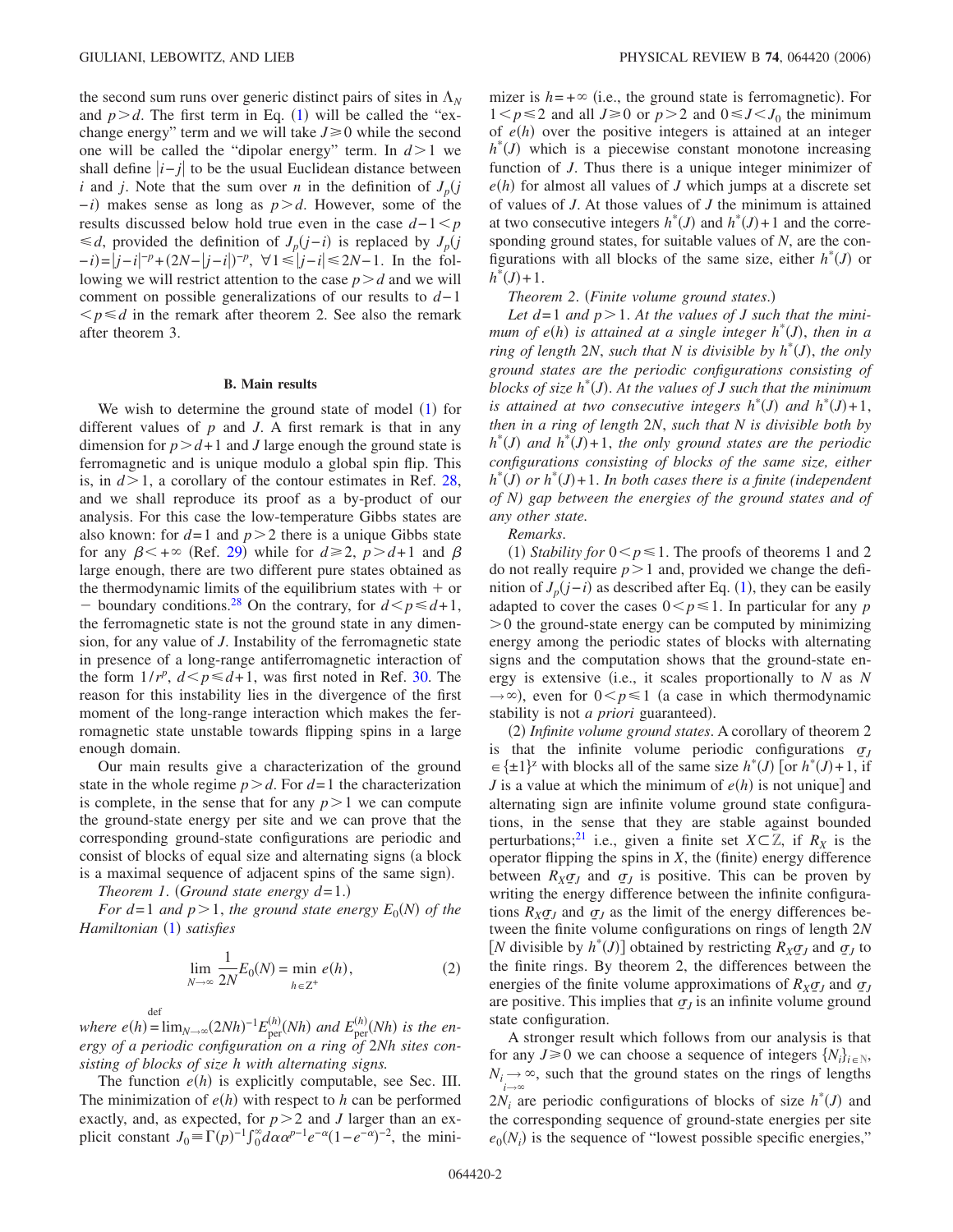i.e., any other sequence  $\{N'_i\}_{i \in \mathbb{N}}$ ,  $N'_i \to \infty$ , has  $e_0(N'_i)$  $\geq e_0(N_i)$ , eventually as  $i \rightarrow \infty$ .

In dimension larger then one we do not find an exact asymptotic expression for the ground-state energy. Still, for large *J*, we find rigorous upper and lower bounds to the ground-state energy. The result is the following.

<span id="page-2-0"></span>*Theorem 3. Let*  $d \geq 2$ *. If*  $p = d + 1$  *and J is large enough, there exist positive, J-independent, constants*  $C_1$ ,  $C_2$  *such that*

$$
e_{FM}(J) - C_1 e^{-J|S_{d-1}|^{-1}} \le \lim_{N \to \infty} \frac{1}{|\Lambda_N|} E_0(N)
$$
  

$$
\le e_{FM}(J) - C_2 e^{-J|S_{d-1}|^{-1}}, \qquad (3)
$$

where  $e_{FM}(J)$  is the energy per site of the ferromagnetic con $figuration \left(\sigma\right)_{i} = +1$  *and*  $|S_{d-1}|$  *is the volume of the d*-1 *dimensional unit sphere. If*  $d < p < d+1$  *and J is large enough, then there exist positive, J-independent, constants*  $K_1$ ,  $K_2$ *such that*

<span id="page-2-1"></span>
$$
e_{FM}(J) - K_1 J^{-(p-d)/(d+1-p)} \le \lim_{N \to \infty} \frac{1}{|\Lambda_N|} E_0(N)
$$
  

$$
\le e_{FM}(J) - K_2 J^{-(p-d)/(d+1-p)}.
$$
  
(4)

*Remark.* (*The case*  $p \le d$ ). Contrary to the proofs of theorems 1 and 2, the proof of theorem 3 crucially relies on the summability of the potential, i.e., on the condition  $d \leq p$  $\leq d+1$ . It would be of great interest to extend the proof to the case  $d-1 < p \le d$  and to the case  $p=1$  in dimension *d*  $= 2,3$  (Coulomb case). A thorough discussion of the case *d*  $-1 \le p \le d+1$  in dimension  $d \ge 2$ , including results related to those of theorem 3, is provided by Spivak and Kivelson.<sup>13</sup> The special case  $p=1$  with  $d=2$  was treated in Ref. [16,](#page-10-21) and in full generality in Ref. [31.](#page-10-22) The Coulomb case *p*=1 in *d* =3 was considered in Ref. [17.](#page-10-23)

The upper bounds in Eqs.  $(3)$  $(3)$  $(3)$  and  $(4)$  $(4)$  $(4)$  follow from a variational computation. The best known constants  $C_2$ ,  $K_2$  are obtained by minimizing over the periodic striped configurations  $(g_{\text{striped}}^{(h)})_i = (-1)^{[i_1/h]}$ , where  $i_1$  is the first component of *i* and  $\lfloor x \rfloor$  is the largest integer less than or equal to *x*. It is remarkable that, for  $J \rightarrow \infty$ , the minimum over the striped configurations provides a variational energy that is lower than the one obtained by minimizing over the periodic checkerboard configurations; this was shown in Ref. [14](#page-10-11) for  $d=2$  and  $p=3$ . A computation analogous to that in Ref. [14](#page-10-11) allows us to prove a similar result in higher dimensions for  $d \leq p \leq d+1$ . This result together with numerical studies sup-port the conjecture that the ground state of Eq. ([1](#page-0-0)) in  $d \ge 2$ and  $d \leq p \leq d+1$  is in fact a periodic striped configuration (at least asymptotically for large *J*). In this paper we prove the lower bounds in Eqs. ([3](#page-2-0)) and ([4](#page-2-1)), which show that for large *J* the difference between the ground-state energy and the ferromagnetic energy scales exactly as predicted by the above mentioned variational computation. The proof of the lower bound is based on an energy argument which also gives estimates on the allowed shapes and sizes of Peierls' contours in the ground state.

### **II. OUTLINE OF THE PROOFS**

Before presenting the proofs of theorems 1, 2, and 3 in detail, we give a short outline. The proofs of theorems 1 and 2 are based on *reflection positivity*. It is known<sup>[32](#page-10-24)</sup> that for *J*  $= 0$  the Hamiltonian  $(1)$  $(1)$  $(1)$  is reflection positive in any dimension. In  $d=1$  this means that, given any configuration of spins on a ring of 2*N* sites  $= (\sigma_{-N+1}, \ldots, \sigma_{-1}, \sigma_0, \sigma_1, \sigma_2, \ldots, \sigma_N)$  and a bond  $b = (i, i+1)$ connecting site *i* with its neighbor *i*+1, the average energy of the two configurations obtained by reflecting around *b* is always lower than the original one; e.g., choosing  $b=(0,1)$ the average of the energies of the two reflected configurations  $(-\sigma_N, \ldots, -\sigma_2, -\sigma_1, \sigma_1, \sigma_2, \ldots, \sigma_N)$  and  $(\sigma_{-N+1}, \ldots, \sigma_{-1}, \sigma_0, -\sigma_0, -\sigma_{-1}, \ldots, -\sigma_{-N+1})$  is always lower than the energy of the original configuration  $\sigma$ . Using this property and repeatedly reflecting around different bonds, one can prove that for  $J=0$  the ground state is the antiferromagnetic alternating state. Note that periodic boundary conditions are necessary for repeated reflections around different bonds.

Unfortunately, as soon as  $J > 0$ , the Hamiltonian  $(1)$  $(1)$  $(1)$  is *not* reflection positive anymore. Still, one can think of making use of the reflection symmetry around bonds  $b=(i, i+1)$ separating a spin  $\sigma_i$  from a spin  $\sigma_{i+1} = -\sigma_i$ : such reflection does not change the exchange energy between  $\sigma_i$  and  $\sigma_{i+1}$ and lowers the dipole energy. By repeatedly reflecting around such sites one could expect to be able to reduce the search for the ground states just to the class of periodic configurations of blocks of the same size and alternating sign and explicitly look for periodic configuration with minimal energy (we recall that by block we mean a maximal sequence of consecutive spins all of the same sign). However, there is a difficulty: because of periodic boundary conditions, in order not to increase the exchange energy in the reflection, one should reflect around bonds  $b$  not only separating  $a + from a$  $-$  spin, but with the further property that the bond  $b'$  at a distance N from  $b$  also separates  $a + from$   $a - spin$ : but in a generic configuration  $\sigma$  there will be no bond *b* with such a property.

A possible solution to this problem is to cut the ring into two uneven parts both containing the same number of blocks but not necessarily of the same length. The configurations obtained by reflecting the two uneven parts will have a lower energy but in general different lengths 2N', 2N". The idea is to reflect repeatedly in this fashion, keeping track of the errors due to the fact that the length of the ring is changing at each reflection. A convenient way of doing this, exploited in Sec. III, is to rewrite the spin Hamiltonian  $(1)$  $(1)$  $(1)$  as an effective Hamiltonian for new "atoms" of "charges"  $h_i$ , corresponding to the spin blocks of size  $h_i$ . The new effective Hamiltonian  $E(\ldots,h_{-1},h_0,h_1,h_2,\ldots)$  is again reflection symmetric (in a slightly different sense, though) and its explicit form allows for an easy control of the finite size errors one is left with after repeated reflections. Some technical aspects of the proofs of theorem 1 and 2 are given in the Appendixes.

The proof of theorem 3, in particular the lower bounds in Eqs. ([3](#page-2-0)) and ([4](#page-2-1)), is based on a Peierls' contour estimate described in Sec. IV. For large ferromagnetic coupling *J*, we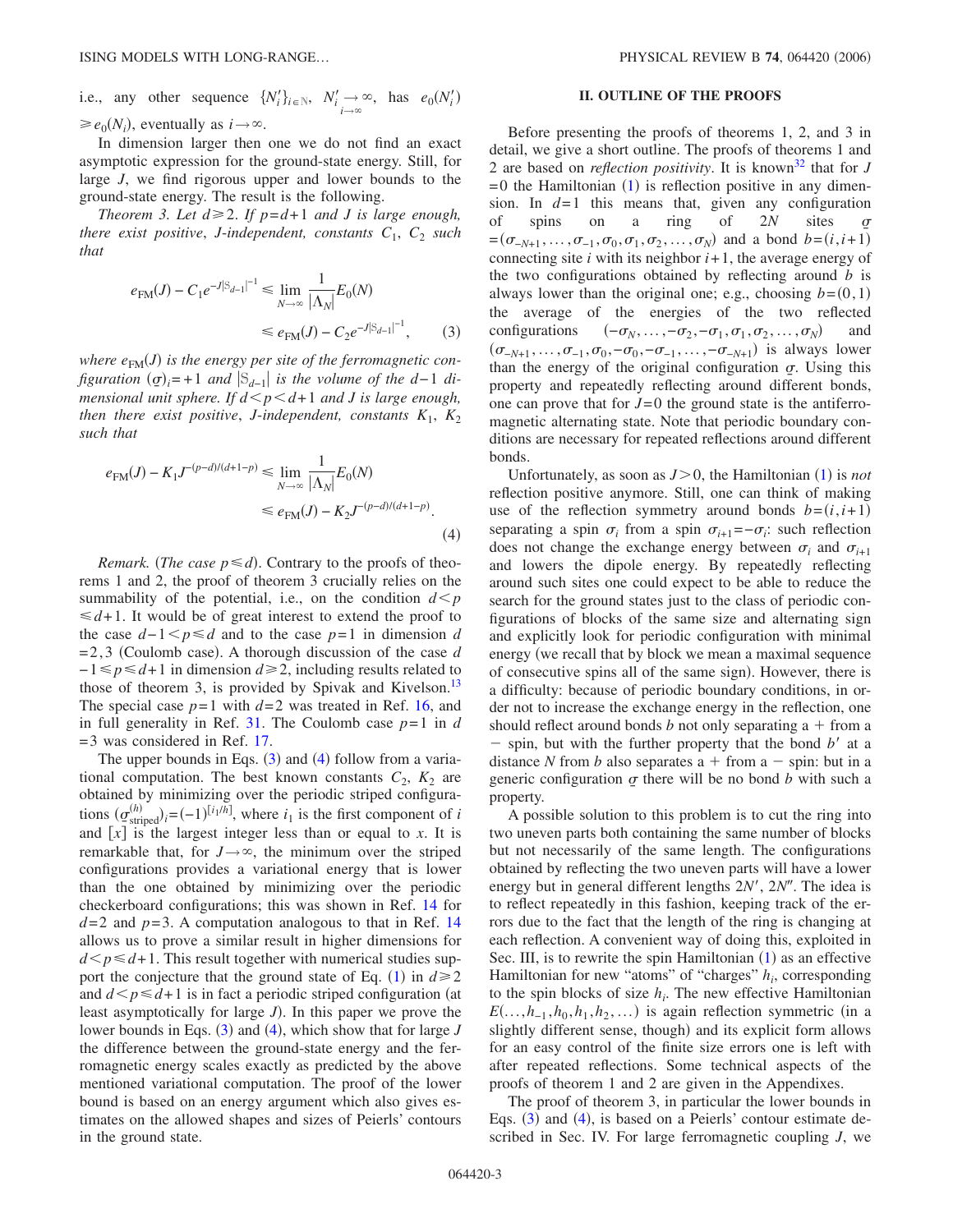shall describe the ground state configuration(s) in terms of droplets of  $-$  spins surrounded by  $+$  spins and of contours separating the  $+$  from the  $-$  phases. The requirement that the energy of the ground-state configuration is minimal imposes bounds on the geometry and the energy of such drop-lets, implying the lower bound in Eq. ([4](#page-2-1)). Contrary to the methods exploited in the proofs of theorems 1 and 2, the proof of theorem 3 is robust under modifications both of the boundary conditions and of the specific form of the interaction potential.

### **III. ONE DIMENSION**

In this section we want to prove theorems 1 and 2. Restricting to  $d=1$ , we shall consider any configuration  $\sigma$  $\in \{\pm 1\}^{\Lambda_N}$  on the ring of length 2*N* as a sequence of blocks of alternating sign, where by definition a block is a maximal sequence of adjacent spins of the same sign. We note that, due to the periodic boundary condition, the number *M* of blocks on the ring is either 1 (if the state is ferromagnetic) or an even number. We shall denote by  $h_i$ ,  $i = 1, ..., M$ , the sizes of such blocks. A block will be called  $a + block$  (- block), if its spins are all of sign  $+1$  (-1).

We want to prove that the sizes  $h_i$  of the blocks in the ground state are all equal, at least for *N* large enough. The strategy will be the following. Given any configuration  $\sigma_N$  in the ring  $\Lambda_N$  with  $M \geq 2$  blocks of alternating signs of sizes  $h_{-M/2+1}, \ldots, h_{M/2}$ , we will rewrite the energy  $H_N(\sigma_N)$  as a

function of *M* and the  $h_i$ 's, i.e.,  $H_N(\sigma_N) = E_N(M, (h_L, h_R))$ , where  $h_L = (h_{-M/2+1}, \ldots, h_0)$  and  $h_R = (h_1, \ldots, h_{M/2})$ . Setting  $h_L$  $=(h_L, h_R)$ , we will show that, for *M* and *N* fixed, the Hamiltonian  $E_N(M, h)$  is *reflection positive* with respect to the reflection

$$
\hat{\theta}h_i = h_{-i+1}, \quad -\frac{M}{2} < i \leq \frac{M}{2},\tag{5}
$$

<span id="page-3-2"></span><span id="page-3-0"></span>that is

$$
E_N(M, \underline{h}) \ge \frac{1}{2} \{ E_N(M, (\underline{h}_L, \hat{\theta} \underline{h}_L)) + E_N(M, (\hat{\theta} \underline{h}_R, \underline{h}_R)) \}, \quad (6)
$$

where  $\hat{\theta}_{n}^{I} = (h_0, ..., h_{-M/2+1})$  and  $\hat{\theta}_{n}^{I} = (h_{M/2}, ..., h_1)$ , with of course the signs of the spins in the reflected blocks being opposite to what they were originally. Using repeatedly this symmetry, we will get bounds from above and below for the ground state energy, in terms of the energy of periodic configurations.

#### **A. The integral representation**

In order to show reflection positivity of  $E_N(M, h)$ , e.g., Eq. ([6](#page-3-0)), we need to look more closely at the structure of the Hamiltonian. A straightforward calculation in Appendix B gives the energy  $E_N(M, h)$  of a configuration in  $\Lambda_N$  of M blocks of sizes  $h_{-M/2+1}, \ldots, h_{M/2}$  (recall that *M* is even and periodic boundary conditions are assumed) as

<span id="page-3-1"></span>
$$
E_N(M, h) = -2J(N - M) + 2N \int_0^{\infty} \frac{d\alpha}{\Gamma(p)} \alpha^{p-1} \frac{e^{-\alpha}}{(1 - e^{-\alpha})^2 (1 - e^{-2\alpha N})}
$$
  
 
$$
\times \left\{ \sum_{i=-M/2+1}^{M/2} [h_i(1 - e^{-\alpha})(1 - e^{-2\alpha N}) - (1 - e^{-\alpha h_i})(1 - 2e^{-\alpha(2N - h_i)} + e^{-2\alpha N})] + \sum_{-M/2 < i < j} (-1)^{j-i} (1 - e^{-\alpha h_i})(1 - e^{-\alpha h_j}) \left[ \prod_{i < k < j} e^{-\alpha h_k} + \prod_{\substack{-M/2 < k < i \\ j < k \le M/2}} e^{-\alpha h_k} \right] \right\}.
$$

$$
(7)
$$

The expression in braces in the last two lines of Eq. ([7](#page-3-1)) can be pictorially interpreted as the energy of a system of particles on a ring of *M* sites with  $h_i \geq 1$  particles at site *i*. There is an on site energy as in the second line of ([7](#page-3-1)) and a "many body" energy as in the third line.

The energy in ([7](#page-3-1)) has the remarkable property of being *reflection positive* with respect to the reflection ([5](#page-3-2)). This can be proven by rewriting the expression in braces in the last two lines of  $(7)$  $(7)$  $(7)$  as

$$
\int_0^\infty \nu(\alpha) \left[ H_R(\alpha, \underline{h}_R) + H_R(\alpha, \hat{\theta} \underline{h}_L) - \sum_{i=1}^2 F_i(\alpha, h_R) F_i(\alpha, \hat{\theta} \underline{h}_L) \right] d\alpha, \tag{8}
$$

where

$$
\nu(\alpha) = \frac{1}{\Gamma(p)} \alpha^{p-1} \frac{e^{-\alpha}}{(1 - e^{-\alpha})^2 (1 - e^{-2\alpha N})},
$$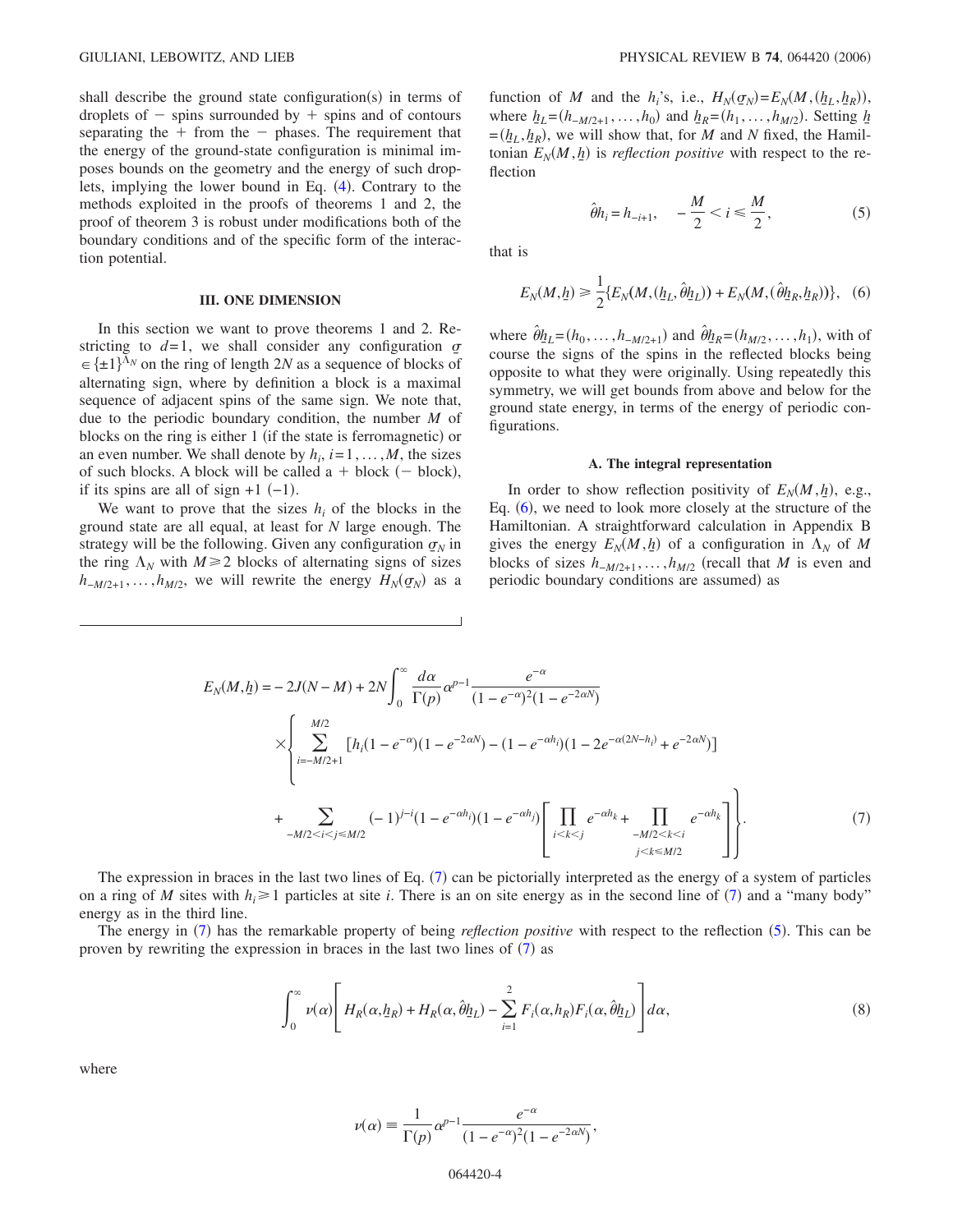$$
H_R(\alpha, h_R) = -\sum_{i=1}^{M/2} (1 - e^{-\alpha h_i})(1 - 2e^{-\alpha(2N - h_i)} + e^{-2\alpha N}) + \sum_{1 \le i < j \le M/2} (-1)^{j-i}(1 - e^{-\alpha h_i})(1 - e^{-\alpha h_j}) \prod_{i < k < j} e^{-\alpha h_k},
$$
  
\n
$$
F_1(\alpha, h_R) = \sum_{i=1}^{M/2} (-1)^i (1 - e^{-\alpha h_i}) \prod_{1 \le k < i} e^{-\alpha h_k},
$$
  
\n
$$
F_2(\alpha, h_R) = \sum_{i=1}^{M/2} (-1)^i (1 - e^{-\alpha h_i}) \prod_{i < k \le M/2} e^{-\alpha h_k}.
$$
  
\n(9)

Let us define  $H(\alpha, h)$  as follows:

$$
H(\alpha, \underline{h}) = H_R(\alpha, \underline{h}_R) + H_R(\alpha, \hat{\theta} \underline{h}_L) - \sum_{i=1}^2 F_i(\alpha, \underline{h}_R) F_i(\alpha, \hat{\theta} \underline{h}_L)
$$
(10)

so that  $E_N(M, h) = -2J(N-M) + 2N \int_0^\infty \frac{d\alpha}{\Gamma(p)} \alpha^{p-1} \frac{e^{-\alpha}}{(1-e^{-\alpha})} + \int_0^\infty d\alpha \nu(\alpha) H(\alpha, h)$ .

Using the fact that  $H_R(\alpha, h_R) = H_R(\alpha, \hat{\theta} h_R)$  and that, by Schwarz inequality,  $F_i(\alpha, h_R) F_i(\alpha, \hat{\theta} h_L) \leq \frac{1}{2} [F_i(\alpha, h_R) F_i(\alpha, h_R)]$  $+ F_i(\alpha, \hat{\theta} h_L) F_i(\alpha, \hat{\theta} h_L)$ , we find

$$
\int d\alpha \nu(\alpha) H(\alpha, \underline{h}) = \int d\alpha \nu(\alpha) \left[ H_R(\alpha, \underline{h}_R) + H_R(\alpha, \hat{\theta} \underline{h}_L) - \sum_{i=1}^2 F_i(\alpha, \underline{h}_R) F_i(\alpha, \hat{\theta} \underline{h}_L) \right] \ge \frac{1}{2} \int d\alpha \nu(\alpha) \{ H(\alpha, (\underline{h}_L, \hat{\theta} \underline{h}_L)) + H(\alpha, (\hat{\theta} \underline{h}_R, \underline{h}_R)) \},
$$
\n(11)

so that  $(6)$  $(6)$  $(6)$  is proved.

<span id="page-4-1"></span>Reflecting repeatedly with respect to different bonds we end up with

$$
\int d\alpha \nu(\alpha) H(\alpha, \underline{h}) \ge \frac{1}{M} \sum_{i=-(M/2)+1}^{M/2} \int d\alpha \nu(\alpha) H[\alpha, (h_i, h_i, \dots, h_i, h_i)],
$$
\n(12)

and  $E_N(M, h) \ge \frac{1}{M} \sum_{i=-M/2+1}^{M/2} E_N(M, (h_i, h_i, \dots, h_i, h_i))$ , which is an example of the chess-board inequality, see theorem 4.1 in Ref. [22.](#page-10-15)

### **B.** Bounds for  $1 \leq p \leq 2$

We now temporarily restrict to the case  $1 < p \le 2$ . A key remark is that in this case there exists a *p*-dependent constant  $K_p$ , explicitly computable as described in Appendix A, such that the blocks in the ground state have sizes  $h_i$  all satisfying the following *a priori* bound:

$$
\begin{cases} h_i \le 12e^J & \text{if } p = 2, \\ h_i \le K_p J^{1/(2-p)} & \text{if } 1 < p < 2. \end{cases} \tag{13}
$$

<span id="page-4-0"></span>Equation ([13](#page-4-0)) shows in particular that, if  $1 < p \le 2$ , the FM state is not the ground state for any finite *J* when *N* is sufficiently large; in particular in the ground state the number *M* of blocks is  $M \ge 2$  (and necessarily even). Note also that since all blocks satisfy  $1 \le h_i \le h_{\text{max}}$ , with  $h_{\text{max}}$  given by ([13](#page-4-0)), it must be  $M \le 2N \le h_{\text{max}}M$ , that is *N* and *M* are of the same order as  $N \rightarrow \infty$ .

To compute the ground-state energy, let us introduce the auxiliary partition function

$$
Q_N = \sum_{M, h}^{*} e^{-\beta E_N(M, h)}, \qquad (14)
$$

<span id="page-4-3"></span>where the asterisk means that we are summing only over the choices of  $M$  and  $h$  compatible with the constraint  $\sum_{i=-M/2+1}^{M/2} h_i = 2N$  and with the bounds ([13](#page-4-0)). We can then obtain the ground-state energy per site  $e_0(N)$  by taking the limit  $-\lim_{\beta \to \infty} \frac{1}{\beta} \ln Q_N = 2Ne_0(N).$ 

<span id="page-4-2"></span>Using  $Eq. (12)$  $Eq. (12)$  $Eq. (12)$  we get

$$
Q_N \leq \sum_{M, h}^{*} \prod_{i=-M/2+1}^{M/2} e^{-\beta(1/M)E_N(M,(h_i,...,h_i))}.
$$
 (15)

Using Eq. ([7](#page-3-1)), we find that  $\frac{1}{M}E_N[M,(h,\ldots,h)]$  can be written explicitly as

$$
\frac{1}{M}E_N(M,(h,\ldots,h)) = -Jh + Ah + 2J + \int_0^\infty \frac{d\alpha}{\Gamma(p)} \frac{\alpha^{p-1}e^{-\alpha}}{(1 - e^{-\alpha})^2} \times \left\{-2 \tanh\frac{\alpha h}{2} + \frac{1}{(1 - e^{-2\alpha N})} \frac{(1 - e^{-\alpha h})^2}{1 + e^{-\alpha h}} (2e^{-\alpha(2N - h)} + e^{-2\alpha N} - e^{-\alpha h(M-1)})\right\},
$$
\n(16)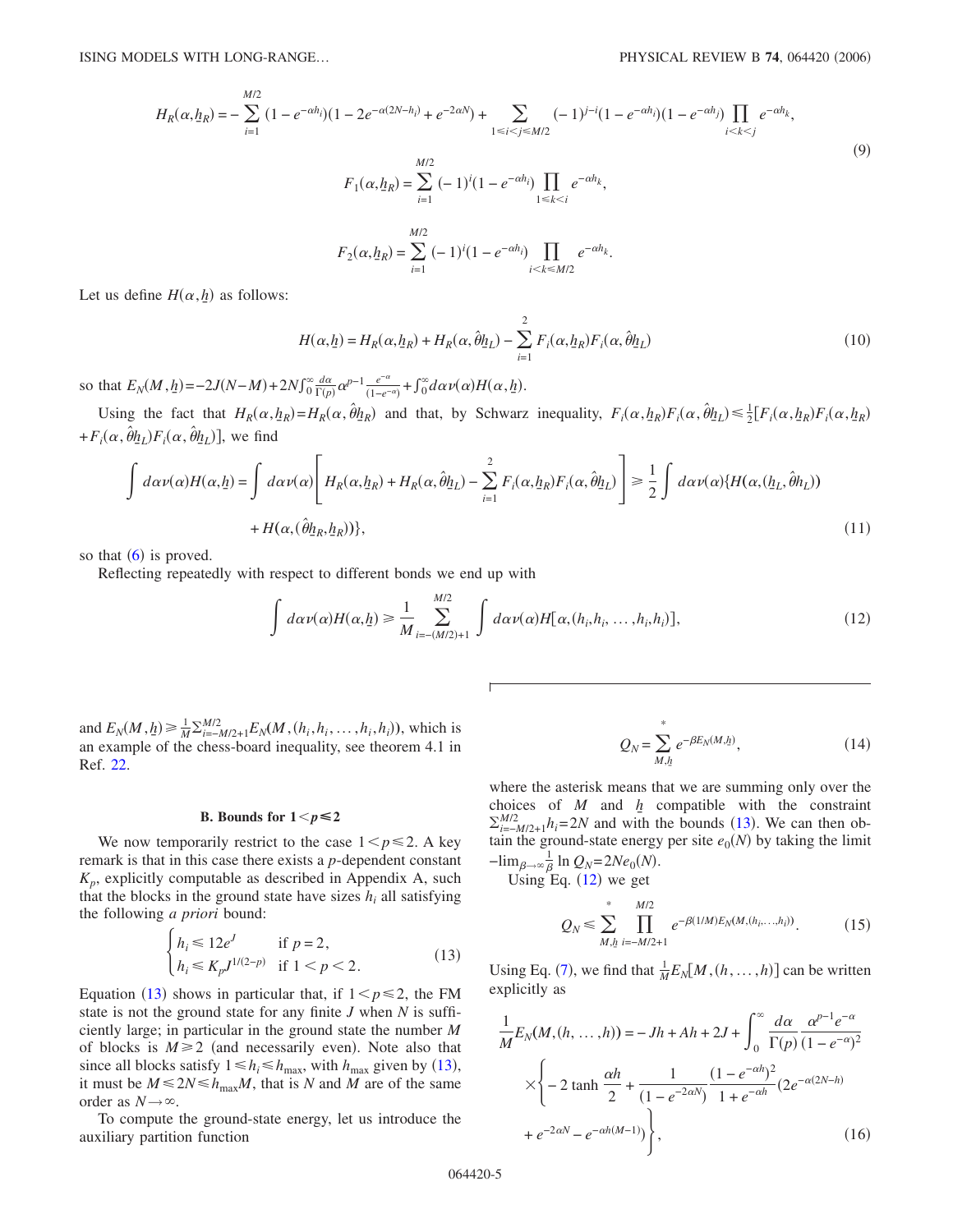where the constant  $A$  in the right-hand side (RHS) is  $A$  $=f_0^{\infty} \frac{d\alpha}{\Gamma(p)} \alpha^{p-1} \frac{e^{-\alpha}}{(1-e^{-\alpha})}$ . Note that the absolute value of the term in the last line can be bounded above by *KN*−*<sup>p</sup>* , for a suitable constant *K*. Then, recalling the definition of  $E_{\text{per}}^{(n)}$  $\binom{(h)}{\text{per}}(Nh)$  (see theorem 1) and defining  $e(h)$  as

<span id="page-5-1"></span>
$$
e(h) = \lim_{N \to \infty} \frac{1}{2Nh} E_{\text{per}}^{(h)}(Nh) = -J + A + \frac{2J}{h}
$$

$$
- \frac{2}{h} \int_0^\infty \frac{d\alpha}{\Gamma(p)} \alpha^{p-1} \frac{e^{-\alpha}}{(1 - e^{-\alpha})^2} \tanh \frac{\alpha h}{2} \qquad (17)
$$

<span id="page-5-0"></span>we find that the RHS of  $(15)$  $(15)$  $(15)$  and thus  $Q_N$  can be bounded above by

$$
Q_N \leq \sum_{M,h}^{*} \prod_{i=-M/2+1}^{M/2} e^{-\beta h_i e(h_i)} e^{\beta K' N^{-p}}.
$$
 (18)

Using the fact that the number of terms in the sum is less than  $2^{2N}$ , we can bound the RHS of  $(18)$  $(18)$  $(18)$  from above by  $2^{2N}e^{\beta K'/N^{p-1}}e^{-\beta 2N\tilde{e}_0}$ , where  $\tilde{e}_0 \equiv \min_{h \in \mathbb{Z}^+}e(h)$ , so that we find  $e_0(N) \geq \tilde{e}_0 - K'/N^p$ .

It follows from the explicit expression of  $e(h)$  given in Eq. ([17](#page-5-1)) that  $\min_{h \in \mathbb{Z}^+} e(h) = e[h^*(J)]$ , where the integer  $h^*(J)$ is a piecewise constant monotone increasing function of *J*. Thus there is a unique integer minimizer of  $e(h)$  for almost all values of *J* which jumps at a discrete set of values of *J*. At those values of *J* the minimum is attained at two consecutive integers  $h^*(J)$  and  $h^*(J)+1$ . As discussed below, the corresponding ground states are, asymptotically for *N* large, the configurations with all blocks of the same size, either  $h^*(J)$ or  $h^*(J) + 1$ . If *h* is not a minimizer, then  $e(h)$  is separated by a gap from  $\tilde{e}_0$ . These properties follow from the fact that  $\partial_h e(h) = 0$  has a unique solution for  $h \in \mathbb{R}^+$  and the solution is a local minimum.

Let us now turn to the problem of finding a lower bound for  $Q_N$ . If *N* is divisible by  $h^*$ , then, of course,

$$
Q_N \geq e^{-\beta 2Ne(h^*) - \beta K' N^{-p}} \tag{19}
$$

<span id="page-5-3"></span>so that we find

$$
e_0(N) = \tilde{e}_0 + O\left(\frac{1}{N^p}\right).
$$
 (20)

If *N* is not divisible by  $h^*$  the error in the RHS is replaced by  $O(N^{-1})$ . This follows from the fact that we can bound  $Q_N$ from below by restricting the sum in Eq.  $(14)$  $(14)$  $(14)$  to a configuration with all but one block of sizes *h*\* : the last block being of size  $h^*$  <  $h$  <  $2h^*$ . The energy of such configuration is  $2Ne(h^*) + O(1)$ . This concludes the proof of theorem 1 in the case  $p \leq 2$ .

### C. The case  $p > 2$

Let us now discuss the case  $p>2$ . It is straightforward to verify that in this case, if  $J \ge J_0 = \int_0^\infty \frac{d\alpha}{\Gamma(p)} \alpha^{p-1} \frac{e^{-\alpha}}{(1 - e^{-\alpha})^2}$ , then the minimizer of  $e(h)$  is  $h = +\infty$ . Correspondingly we can prove that the ground state of Eq.  $(1)$  $(1)$  $(1)$  is the ferromagnetic state. In fact let us assume by contradiction that in the ground state there is a block  $B_h$  of finite size  $h$ . Then it must be true that the energy  $\Delta E(h)$  needed to reverse the sign of all the spins in  $B_h$  is nonnegative:  $\Delta E(h) \ge 0$ . On the other side  $\Delta E(h)$  $\leq -4J+2E_1(h)$ , where  $E_1(h)$  is the dipole energy between the  $+$  block  $B_h$  and an external sea of  $+$  spins. It is straightforward to check that

<span id="page-5-2"></span>
$$
E_1(h) = 2\int_0^\infty \frac{d\alpha}{\Gamma(p)} \alpha^{p-1} \frac{e^{-\alpha}}{(1 - e^{-\alpha})^2} (1 - e^{-\alpha h}) < 2J_0 \quad (21)
$$

and this leads to a contradiction. This proves theorem 1 for  $p > 2$  and  $J \ge J_0$ .

If on the contrary  $J < J_0$ , a repetition of the proof in Appendix A leads to the bound  $h_i \leq K_2' / (J_0 - J)^{1/(p-2)}$  on the sizes  $h_i$  of the blocks in the ground state. Then we can repeat the proof above to get the desired result  $(2)$  $(2)$  $(2)$  and this concludes the proof of theorem 1.

### **D. Uniqueness of the ground state**

In this subsection we prove theorem 2. If  $p > 2$  and *J*  $\geq J_0$  the statement is a corollary of the proof above: in fact the contradiction obtained after Eq.  $(21)$  $(21)$  $(21)$  shows that in this case the ferromagnetic state is the unique ground state.

Let us then consider the cases  $1 < p \le 2$  or  $p > 2$  and *J*  $\langle J_0$ , in which we have an *a priori* upper bound on the sizes of the blocks. Let us first consider the case in which the minimizer  $h^*$  of  $e(h)$  is unique and let us choose  $2N = Mh^*$ . Let  $h^0$  be a configuration in  $\Lambda_N$  for which the set  $\mathcal{I} = \{i : h^0_i\}$  $\neq h^*$  is non empty. Note that the number of blocks  $M^0$  in  $h^0$ is not necessarily equal to *M*. Using again the chessboard estimate (see theorem 4.1 of Ref. [22](#page-10-15)), the energy  $E_N(M^0, h^0)$ of the configuration  $h^0$  can be bounded below as

$$
E_N(M^0, \underline{h}^0) \ge \frac{1}{M^0} \sum_{i=-M^0/2+1}^{M^0/2} E_N(M^0, (h_i^0, \dots, h_i^0))
$$
  

$$
\ge \sum_{i=-M^0/2+1}^{M^0/2} \left( h_i^0 e(h_i^0) - \frac{K}{N^p} \right).
$$
 (22)

Using Eq.  $(20)$  $(20)$  $(20)$  we find that

$$
E_N(M^0, \underline{h}^0) - 2Ne_0(N) \ge \sum_{i \in \mathcal{I}} h_i^0 [e(h_i^0) - e(h^*)] + O\left(\frac{1}{N^{p-1}}\right),\tag{23}
$$

so that, since  $e(h_i^0) - e(h^*) \ge \Delta e$ , we have that for *N* big enough the unique ground state for  $2N = Mh^*$  is the state with *M* blocks all of sizes *h*\* . Similarly, if 2*N* is not divisible by *h*\* , any configuration with a sufficiently big number of "wrong" blocks (i.e., of blocks with sizes  $\neq h^*$ ), will be separated by a gap from the ground state.

Finally, let us consider the case in which there are two minimizers  $h^*$ ,  $h^*+1$ . The same proof as above goes on to show that, if *N* is divisible either by  $h^*$  or by  $h^*+1$ , then the ground-state energy is given by Eq.  $(20)$  $(20)$  $(20)$  and the energy of configurations with blocks of "wrong" sizes (i.e., different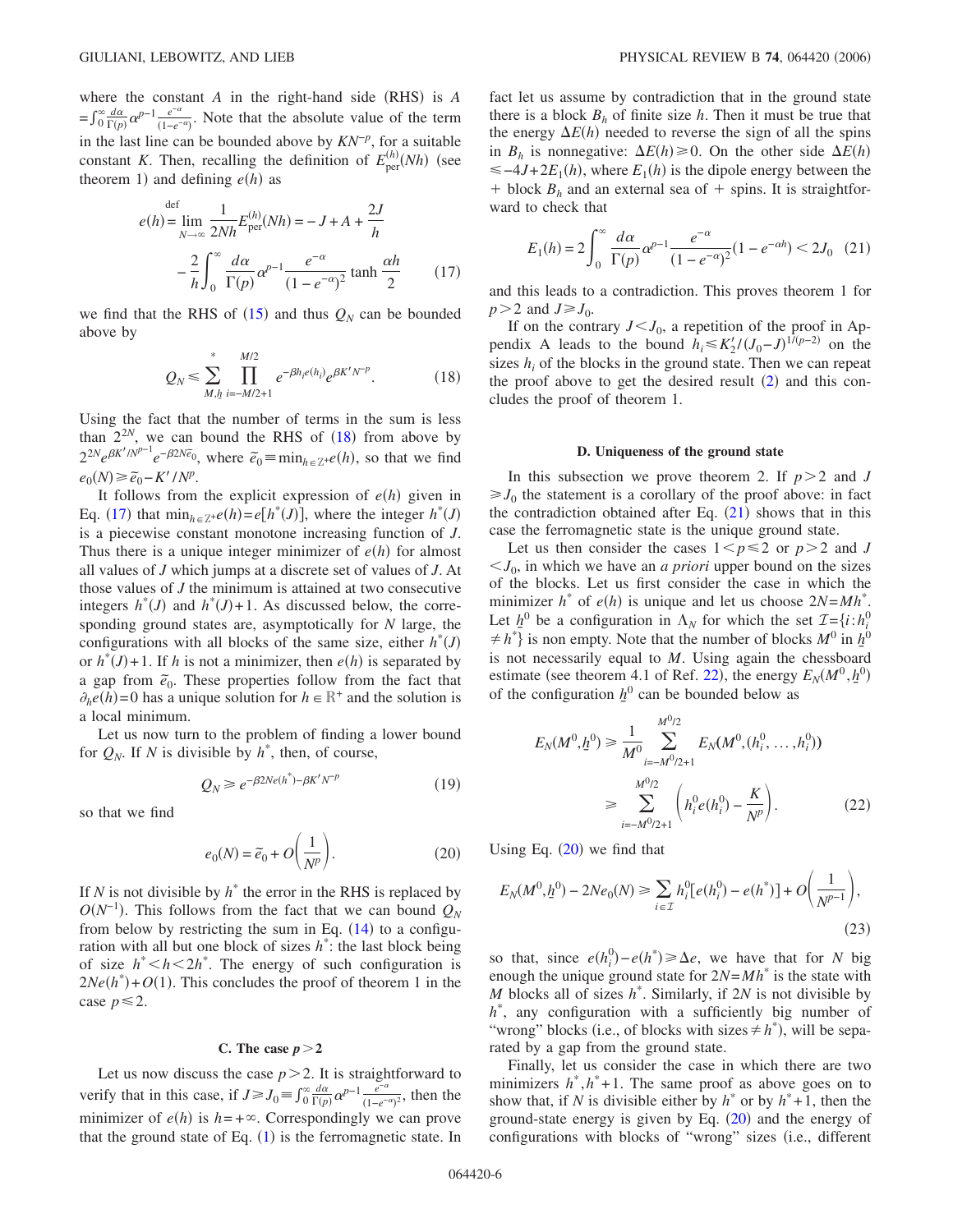both from  $h^*$  and  $h^*$ +1) is asymptotically larger than the energy of the ground state. Similarly, if *N* is not divisible either by  $h^*$  or by  $h^*+1$ , the energy of configurations with a sufficiently big number of blocks with wrong sizes will be larger than the ground-state energy.

We are left with considering the case of a configuration with blocks' sizes all equal either to  $h^*$  or to  $h^*+1$ . Let us denote by  $q(h^*)$  the  $2h^*$ -periodic configuration with all blocks of size  $h^*$  and by  $q(h^*+1)$  the  $2(h^*+1)$ -periodic configuration with all blocks of size *h*\* . Can a configuration with a finite fraction of blocks of sizes  $h^*$  and  $h^*$ +1 be a ground state?

Let us consider a configuration  $h^0$  with  $h^0_i \in \{h^*, h^*+1\}$ and the total number of blocks equal to *M* in a volume 2*N*, with *N* divisible by  $h^*$  or  $h^*+1$  and *M* divisible by 4 (this condition on *M* is not restrictive: if *M* were not divisible by 4 we could consider the configuration obtained by doubling the system). Let

$$
\mathcal{I}_0 = \{i : h_i^0 = h_{i+1}^0 = h^*\},
$$
  
\n
$$
\mathcal{I}_1 = \{i : h_i^0 = h_{i+1}^0 = h^* + 1\},
$$
\n(24)

$$
\mathcal{I}_2 = \{i : h_i^0 \neq h_{i+1}^0\},\
$$

where, of course,  $h_{M/2+1}^{0} = h_{-M/2+1}^{0}$ . Note that  $|\mathcal{I}_0| + |\mathcal{I}_2|/2$  $=M_0$ , where  $M_0$  is the number of blocks of size  $h^*$ , and  $|\mathcal{I}_1|+|\mathcal{I}_2|/2=M_1$ , where  $M_1$  is the number of blocks of size  $h^*+1$ .

Using again the chessboard inequality, we find that

<span id="page-6-0"></span>
$$
E_N(M, \underline{h}^0)
$$
  
\n
$$
\geq \frac{1}{M} \sum_{i=-M/2+1}^{M/2} E_N(M, (h_i^0, h_{i+1}^0, h_{i+1}^0, h_i^0, \dots, h_i^0, h_{i+1}^0, h_{i+1}^0, h_i^0)).
$$
\n(25)

Now, except for an error of  $O(M^{-(p-1)})$ , the RHS of Eq. ([25](#page-6-0)) can be rewritten as  $|\mathcal{I}_0| h^* \tilde{e}_0 + |\mathcal{I}_1| (h^* + 1) \tilde{e}_0 + |\mathcal{I}_2| (h^* + \frac{1}{2}) \tilde{e}_1$ where  $\tilde{e}$  is the (infinite volume) specific energy of the  $(4h^*$ +2)-periodic configuration obtained by repeating periodically the configuration  $(h^*, h^*+1, h^*+1, h^*)$  over the volume. The key remark is that  $\tilde{e}$ − $\tilde{e}_0$ = $\delta$ >0: this is proven in Appendix C. Then, using the fact that  $|\mathcal{I}_0|+|\mathcal{I}_2|/2=M_0$  (with  $M_0$  the number of blocks of size  $h^*$ ) and that  $|\mathcal{I}_1| + |\mathcal{I}_2|/2 = M_1$  (with  $M_1$  the number of blocks of size  $h^*$ +1), we get

$$
E_N(M, \underline{h}^0) - 2Ne_0(N) \ge | \mathcal{I}_2 | \left( h^* + \frac{1}{2} \right) (\tilde{e} - \tilde{e}_0) \tag{26}
$$

and the proof of theorem 2 is concluded.

### **IV. HIGHER DIMENSIONS**

In this section we want to prove theorem 3. As already remarked after theorem 3, for  $d=2$  and  $p=3$  the upper bound was obtained in Ref. [14](#page-10-11) by minimizing over the periodic striped configurations (and checking that asymptotically for large *J* such an upper bound is better than the one obtained by minimizing over the periodic checkerboard configurations). The upper bound in dimension higher than 2 and for  $d \leq p \leq d+1$  can be again obtained by a variational computation, minimizing the energy over the periodic striped configurations. We do not repeat the details here; the result is provided by the upper bounds in Eqs.  $(3)$  $(3)$  $(3)$  and  $(4)$  $(4)$  $(4)$ .

We now focus on the lower bounds in Eqs.  $(3)$  $(3)$  $(3)$  and  $(4)$  $(4)$  $(4)$ . We need to introduce some definitions; in particular via the basic Peierls construction we introduce the definitions of contours and droplets. Given any possible configuration  $\sigma$  on  $\Lambda_N$ , and in particular the ground-state configuration(s), we define  $\Delta$  to be the set of sites at which  $\sigma_i$ =−1, i.e.,  $\Delta$ ={*i*  $\in \Lambda$  :  $\sigma_i$  =−1. We draw around each  $i \in \Delta$  the 2*d* sides of the unit (*d*−1) dimensional cube centered at *i* and suppress the faces which occur twice: we obtain in this way a closed polyhedron  $\Gamma(\Delta)$  which can be thought as the boundary of  $\Delta$ . Each face of  $\Gamma(\Delta)$  separates a point  $i \in \Delta$  from a point  $j \notin \Delta$ . Along a  $(d-2)$ -dimensional edge of  $\Gamma(\Delta)$  there can be either two or four faces meeting. In the case of four faces, we deform slightly the polyhedron, "chopping off" the edge from the cubes containing a—spin. When this is done  $\Gamma(\Delta)$ splits into disconnected polyhedra  $\gamma_1, \ldots, \gamma_r$  which we shall call "contours." Note that, because of the choice of periodic boundary conditions, all contours are closed but can possibly wind around the torus  $\Lambda_N$ . The definition of contours naturally induces a notion of connectedness for the spins in  $\Delta$ : given  $i, j \in \Delta$  we shall say that *i* and *j* are connected if there exists a sequence  $(i=i_0, i_1, \ldots, i_n=j)$  such that  $i_m, i_{m+1}$ , *m* =0,...,*n*−1, are nearest neighbors and none of the bonds  $(i_m, i_{m+1})$  crosses  $\Gamma(\Delta)$ . The maximal connected components  $\delta_i$  of  $\Delta$  will be called "droplets" and the set of droplets of  $\Delta$ will be denoted by  $\mathcal{D}(\Delta) = \{\delta_1, \ldots, \delta_s\}$ . Note that the boundaries  $\Gamma(\delta_i)$  of the droplets  $\delta_i \in \mathcal{D}(\Delta)$  are all distinct subsets of  $\Gamma(\Delta)$  with the property:  $\bigcup_{i=1}^{s} \Gamma(\delta_i) = \Gamma(\Delta)$ .

<span id="page-6-2"></span>Given the definitions above, let us rewrite the energy in Eq.  $(1)$  $(1)$  $(1)$  as

$$
H_N(\sigma) = |\Lambda_N| e_{\text{FM}}(J) + 2J \sum_{\gamma \in \Gamma(\Delta)} |\gamma| - \sum_{\delta \in \mathcal{D}(\Delta)} E_{\text{dip}}(\delta),
$$
\n(27)

where  $e_{FM}(J)$  is the energy per site of the ferromagnetic configuration  $\sigma_i = +1$  and  $E_{\text{dip}}(\delta) = 2\Sigma_{i \in \delta} \Sigma_{j \in \Delta} c J_p(i-j)$ . Let us def arbitrarily choose a number  $l \geq 1$  (to be conveniently fixed below) and let us correspondingly rewrite  $E_{\text{dip}}(\delta)$  as

<span id="page-6-1"></span>
$$
E_{\text{dip}}(\delta) = 2 \sum_{i \in \delta} \sum_{j \in \Delta^c} \mathbb{1}(|i - j| \le l) J_p(i - j)
$$

$$
+ 2 \sum_{i \in \delta} \sum_{j \in \Delta^c} \mathbb{1}(|i - j| > l) J_p(i - j).
$$
(28)

Denoting the last term by  $E^{>l}(\delta)$ , we note that  $\Sigma_{\delta \in \mathcal{D}(\Delta)} E^{>l}(\delta)$ can be bounded above by  $2 \min\{|\Delta|, |\Delta^c|\} \Phi_p(l) \le |\Lambda| \Phi_p(l)$ , where  $\Phi_p(l) = \sum_{|n| > l} |n|^{-p} \le \text{const} \cdot l^{- (p - d)}$ . For large *l* the constant is smaller than  $2d|S_d|/(p-d)$ , where  $|S_d|$  is the volume of the *d*-dimensional unit sphere. The first term in the RHS of Eq.  $(28)$  $(28)$  $(28)$  can be rewritten as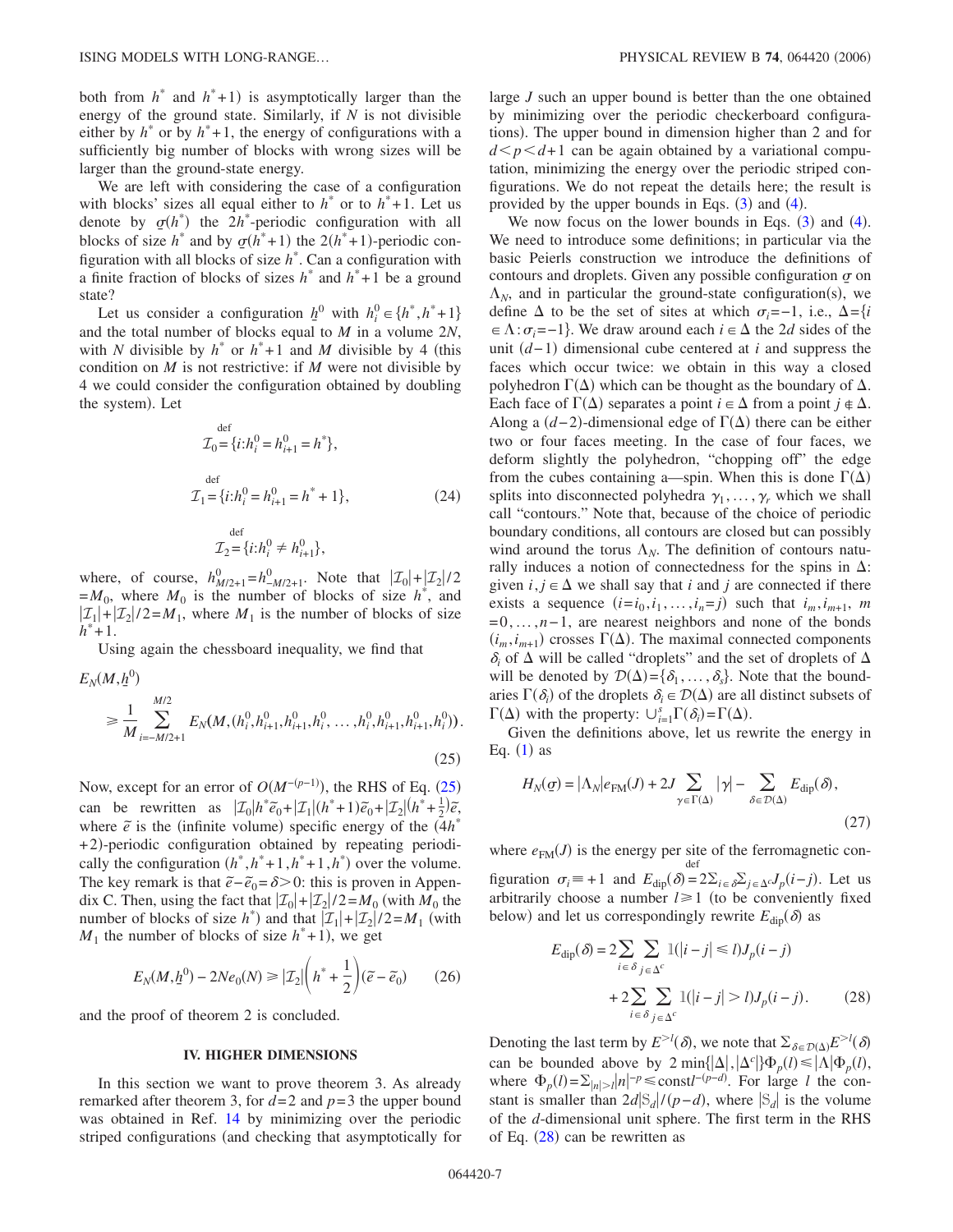$$
E^{\leq l}(\delta) = 2 \sum_{|n| \leq l} J_p(n) \sum_{i \in \delta} \sum_{j \in \Delta^c} 1(i - j = n)
$$
  

$$
\leq 2 \sum_{|n| \leq l} \frac{1}{|n|^p} \sum_{i \in \delta} \sum_{j \in \mathbb{Z}^d \setminus \delta} 1(i - j = n), \qquad (29)
$$

where in the last inequality we neglected an error term vanishing in the thermodynamic limit.

Now, the number of ways in which  $n = (n_1, \ldots, n_d)$  may occur as the difference *i*−*j* or *j*−*i* with  $i \in \delta$  and  $j \notin \delta$  is at most  $\sum_{\gamma \in \Gamma(\delta)} \sum_{i=1}^d |\gamma_i| |n_i|$ , where  $|\gamma|$  is the number of faces in  $\gamma$  orthogonal to the *i*-th coordinate direction. To prove this, draw a path on the lattice of length  $|n_1| + \cdots + |n_d|$  connecting *i* and *j*. Such a path must cross a face of  $\gamma$  and if this face is orthogonal to the *i*-th coordinate axis, can do so only in  $|n_i|$ ways and the claim follows.

The conclusion is that

<span id="page-7-0"></span>
$$
E^{\leq l}(\delta) \leq \sum_{\gamma \in \Gamma(\delta)} \sum_{|n| \leq l} \frac{1}{|n|^p} \sum_{i=1}^2 |\gamma|_i |n_i| = \sum_{\gamma \in \Gamma(\delta)} |\gamma| \sum_{|n| \leq l} \frac{|n_1|}{|n|^p}.
$$
\n(30)

The sum  $\sum_{|n| \le l} |n_1|/|n|^p$  can be bounded above by  $\int_{1 \le |x| \le l} d^dx |x_1|/|x|^p + \text{const},$  where the constant is smaller than  $2pd|\dot{S}_d|2^{p-d}/(p-d)$  and  $|S_d|$  is the volume of the *d*-dimensional unit sphere. Then Eq. ([30](#page-7-0)) implies  $E^{\le l}(\delta)$  $\leq 2\Psi_p(l) + 2pd|\mathcal{S}_d|2^{p-d}/(p-d)$ , where  $\Psi_p(l) = |\mathcal{S}_{d-1}| \ln l$  if p  $= d+1$  and  $\Psi_p(l) = |S_{d-1}|(l^{d+1-p}-1)/(d+1-p)$  if  $d < p < d+1$ .

Putting these bounds back into Eq.  $(27)$  $(27)$  $(27)$ , we find

$$
E_0(N) \ge |\Lambda_N|e_{\text{FM}} + 2\left(J - \frac{pd|\mathcal{S}_d|2^{p-d}}{p-d} - \Psi_p(l)\right) \sum_{\gamma \in \Gamma(\Delta)} |\gamma| - \frac{2d|\mathcal{S}_d|}{p-d} \frac{|\Lambda_N|}{l^{p-d}},
$$
\n(31)

where  $\Delta$  is the set of—sites in the (unknown) ground state configuration. Choosing *l* in such a way that  $\Psi_p(l) = J$  $-pd|S_d|2^{p-d}$  / $(p-d)$ , we find the lower bounds in Eqs. ([3](#page-2-0)) and  $(4)$  $(4)$  $(4)$ . This concludes the proof of theorem 3.

As a side remark, let us note that a discussion similar to the one above implies that if  $p > d+1$  and *J* is large enough no droplet can appear in the ground state, i.e., the ground state is ferromagnetic. In fact, let us assume by contradiction that the ground state is not  $\sigma_i = -1$  and that there is at least one droplet  $\delta$  in the ground state. Then the energy needed to reverse all the spins in  $\delta$  must be positive:  $-2J\Sigma_{\gamma \in \Gamma(\delta)}|\gamma|$  $+E_{\text{dip}}(\delta) \ge 0$ . Proceeding as above in the proof of Eq. ([30](#page-7-0)) and using that  $p > d+1$ , we get  $E_{\text{dip}}(\delta) \le \sum_{\gamma \in \Gamma(\delta)} |\gamma| \sum_{|n| \ge 1} \frac{|n|}{|n|^p}$  $|n|^p$  $\leq$  const $\sum_{\gamma \in \Gamma(\delta)} |\gamma|$ ; hence for *J* big enough we get a contradiction and this proves that the ground state is ferromagnetic.

The contour method implemented in the proof of theorem 3 also allows one to get some informations about the geometry of contours and droplets in the ground state for  $d \leq p$  $\leq d+1$ . In fact if  $\mathcal{D}(\Delta)$  is the set of droplets in the ground state and we consider a configuration  $\sigma'$  on  $\{\pm 1\}^{\Lambda}$  with  $\Delta'$ s.t.  $\mathcal{D}(\Delta') = \mathcal{D}(\Delta) \setminus \{\delta\}$ , for some  $\delta$ , then it must be  $H_N(\sigma')$  $-E_0(N) \ge 0$ . With the definitions introduced above we have

<span id="page-7-1"></span>
$$
H_N(\underline{\sigma}') - E_0(N) \le -2J \sum_{\gamma \in \Gamma(\delta)} |\gamma| + E_{\text{dip}}(\delta)
$$
  

$$
\le 2\left(-J + \frac{pd|\mathcal{S}_d|2^{p-d}}{p-d} + \Psi_p(l)\right)
$$
  

$$
\times \sum_{\gamma \in \Gamma(\delta)} |\gamma| + \frac{2d|\mathcal{S}_d|}{p-d} \frac{|\delta|}{p^{-d}}.
$$
 (32)

Imposing that the RHS of  $(32)$  $(32)$  $(32)$  is positive and choosing  $\Psi_p(t) + \frac{pd|\mathcal{S}_d|2^{p-d}}{p-d} - J = -1$ , we find  $\Sigma_{\gamma \in \Gamma(\delta)} |\gamma| \leq \text{const} |\delta| e^{-J|\mathcal{S}_{d-1}|}$ if  $p = d + 1$  and  $\Sigma_{\gamma \in \Gamma(\delta)} |\gamma| \le \text{const} |\delta| J^{-(p-d)/(d+1-p)}$  if  $d < p < d$ +1. If  $\delta$  does not wind up  $\Lambda_N$ , using the isoperimetric inequality  $|\delta| \leq (\sum_{\gamma \in \Gamma(\delta)} |\gamma|/2d)^d$  we also find that in the ground state  $\sum_{\gamma \in \Gamma(\delta)} |\gamma| \ge \text{const} e^{J/|\mathcal{S}_{d-1}|}$  if  $p = d + 1$  or  $\sum_{\gamma \in \Gamma(\delta)} |\gamma|$  $\geq$  const*J*<sup>(*p*−*d*)/(*d*+1−*p*) if *d* < *p* ≤ *d*+1.</sup>

Finally we mention that exploiting the same energy arguments above, one can prove that the ground state of Hamil-tonian ([1](#page-0-0)) with  $\Lambda_N$  an  $N^{d-1} \times w$  cylinder with periodic boundary conditions is the ferromagnetic ground state, provided *w* ≤  $K_3'e^{J/[S_{d-1}]}$ , if *p*=*d*+1, or *w* ≤  $K_p'J^{(p-d)/(d+1-p)}$  if *d* < *p* ≤ *d* +1, for a suitable constant  $K_p'$ . This result strongly suggests that for  $d \leq p \leq d+1$  the droplets in the ground state are quasi- $(d-1)$ -dimensional structures of width  $O(e^{J/|S_{d-1}|})$  or  $O(J^{(p-d)/(d+1-p)})$ , reminiscent of the conjectured stripes. If we could prove that the droplets in the ground state must necessarily be stripes, then we could exploit the methods in Sec. III to prove that the ground state is indeed realized by a periodic striped configuration.

#### **V. CONCLUDING REMARKS**

### **A. One dimension**

*Ground state.* In 1D the characterization of the infinite system ground state is complete: the ground state is periodic and there is a sequence of transitions from an antiferromagnetic state of period two to 2*h*-periodic states of blocks of sizes  $h, h > 1$ , with alternating sign, the size h changing (increasing discontinuously) when the ferromagnetic interaction strength *J* is increased.

Our proof is based on a reflection positivity argument which relies heavily on the details of the model Hamiltonian, e.g., on the fact that the long-range repulsion is reflection positive. It is an interesting open problem to establish more general conditions the long range repulsive interaction should satisfy in order to guarantee existence of a periodic modulated ground state. Note that the problem of determining the ground state of a spin system with positive and convex potential was solved by Hubbard and by Pokrovsky and Uimin (even in the presence of a magnetic field): $23,24$  $23,24$  this means that for  $J=0$  the assumption of convexity of the potential is enough to determine the ground state of  $(1)$  $(1)$  $(1)$ . The proof in Refs. [23](#page-10-16) and [24](#page-10-25) was generalized to an "almost" convex case by Jedrzejewski and Miekisz.<sup>25[,26](#page-10-27)</sup> However, this proof requires a small ferromagnetic interaction  $1 \le J \le 1$  $+2^{-p}$ . It is an open problem to generalize our analysis (in the presence of a large ferromagnetic coupling) to the case of a long-range convex interaction.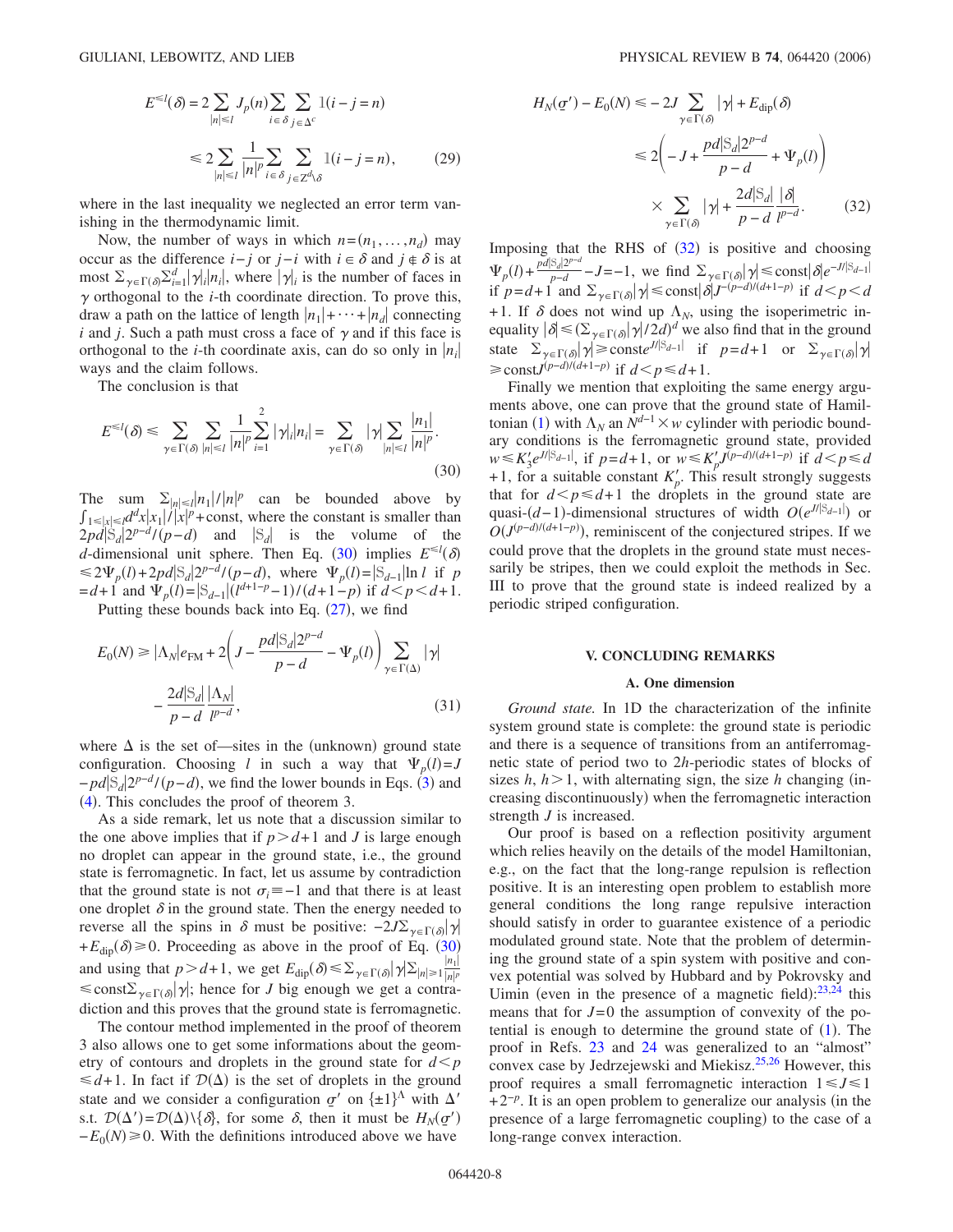It would also be interesting to establish what would be the effect of adding a magnetic field to the model Hamiltonian. It is expected that in the presence of a large short-range ferromagnetic coupling and of a positive magnetic field *B* of increasing strength the ground state is still periodic with the  $+$ blocks larger than the  $-$ 's, at least if  $|B|$  is not too large.<sup>18</sup> However, for large magnetic field it could be the case that small variations of the magnetic field could induce an infinite sequence of transitions between periodic states characterized by different rational values of the magnetization Devil's staircase): this is in fact what happens for  $J=0$  as a function of the magnetic field. $33$  According to Ref. 33 the antiferromagnetic state would remain the ground state for  $|B| < B_c$  for *J*=0. For larger values of *B* there is a sequence of transitions from the antiferromagnetic state of period two to (complicated) periodic states with all possible rational values of the magnetization.

*Positive temperature.* Another interesting open problem in one dimension consists in establishing properties of the infinite volume Gibbs measures at positive temperatures. Note that for a ferromagnetic long-range interaction with decay  $1/r^p$ ,  $1 < p \le 2$ , it is known<sup>[34](#page-10-30)[,35](#page-10-31)</sup> that there is a phase transition for the inverse temperature  $\beta$  large enough. In the case of model  $(1)$  $(1)$  $(1)$ , on the contrary, it is natural to expect a unique Gibbs measure for any finite  $\beta$ , even for  $1 \le p \le 2$ . It is in fact known that if  $J=0$  in Eq. ([1](#page-0-0)), then for  $d=1$  and  $p>1$ there is a unique limit Gibbs state at all values of the inverse temperature  $\beta$ <sup>[27](#page-10-17)[,36,](#page-10-32)[37](#page-10-33)</sup> The proof in Ref. 27 does not extend to the case  $J>0$ . It is known however that for  $J>0$  all Gibbs states are translation invariant.<sup>36</sup> Similarly, using the argument in Ref. [38,](#page-10-34) one can show that the Gibbs states obtained as limits of finite volume Gibbs measures with boundary conditions  $\tau^k \sigma_{\text{per}}[h^*(J)]$ , where  $\sigma_{\text{per}}[h^*(J)]$  is a periodic ground-state configuration with blocks of size  $h^*(J)$  and  $\tau$  the translation operator, are all equivalent among each other, for any  $k=1,\ldots,h^*(J)$ . If, on the contrary,  $0 < p \le 1$  and, say,  $J=0$ , it has been conjectured<sup>39</sup> that model ([1](#page-0-0)), modified as explained after Eq. ([1](#page-0-0)), admits at least two different Gibbs states obtained as limits of finite volume Gibbs measures with boundary conditions  $\cdots + - + - \cdots$  and  $\cdots - + - + \cdots$  which are presumably well defined because the Hamiltonian is thermodynamically stable, see remark (1) after theorem 2].

### **B. Higher dimensions**

*Ground state.* In two or more dimensions we have shown that the specific ground state energy agrees asymptotically for large *J* with the best variational ground state known so far, which is a periodic striped configuration.<sup>14</sup>

As already mentioned in the introduction, the ground states are believed, on the basis of variational computations and Monte Carlo simulations, to consist of a sequence of "stripes" of size *h* (growing when the ferromagnetic interaction strength  $J$  is increased) and alternating signs.

If *J* is sufficiently large, the addition of a magnetic field is believed to lead to a thickening of the stripes with spins parallel to the external field. At very large fields a transition from a striped to a "bubble" phase is expected: $18$  the bubble phase consisting of large "cylindrical" droplets of spins parallel to the external field arranged in a periodic fashion and surrounded by a "sea" of spins of opposite sign.

*Positive temperature.* The nontrivial structure of the set of ground states is believed to have a counterpart at positive temperature: in particular in the absence of magnetic field it is believed that at low temperature there are different pure Gibbs states describing striped states with two possible orientations (horizontal and vertical). The striped states are expected to "melt" at a positive critical temperature<sup>6</sup> with the "stripe melting" described in terms of an effective Landau-Ginzburg free energy functional.<sup>2</sup>

It goes without saying that it would be of great interest to substantiate these pictures by rigorous proofs. Since most standard methods (cluster expansion, correlation inequalities) seem to fail in giving any useful information for systems of spins with long-range antiferromagnetic interactions, new ideas are needed to understand some of the aforementioned problems.

### **ACKNOWLEDGMENTS**

We would like to thank G. Gallavotti, T. Kuna, K. Khanin and A.C.D. van Enter for useful discussions and comments. The work of J.L.L. was supported by NSF Grant No. DMR-044-2066 and by AFOSR Grant No. AF-FA 9550-04-4- 22910 and was completed during a visit to the IAS. The work of A.G. and E.H.L. was partially supported by U.S. National Science Foundation Grant No. PHY 01 39984, which is gratefully acknowledged.

# **APPENDIX A:** *A PRIORI* **BOUNDS ON THE SIZE OF THE BLOCKS**

In this appendix we prove Eq.  $(13)$  $(13)$  $(13)$ . Given a block  $B_{h_i}$  of size  $h_i$ , let us assume that  $h_i = (2K+1)h$ , for two integers *K* and *h* to be chosen conveniently (it will be clear from the proof below that this assumption is not restrictive). To be definite let us assume that the block  $B_{h_i}$  of size  $h_i$  we are considering is a + block. Since  $h_i = (2K+1)h$ , we can think of  $B_h$  as a sequence of three contiguous blocks of sizes  $Kh$ , *h*, and *Kh*, respectively, to be called  $B_h^1$ ,  $B_h^2$ ,  $B_h^3$ . Let us now compute the energy needed to flip the block  $B_h^2$  and let us call it  $\Delta E'(h)$ . If we are in the ground state, then of course  $\Delta E'(h) \ge 0$ . Also, we have  $\Delta E'(h) \le 4J - 2E_1(h)$ , where  $E_1(h)$  is the dipole interaction energy between a + block  $B_h^2$ of size *h* and a configuration of spins in  $\mathbb{Z}\setminus B_h^2$  such that the spins in  $B_h^1$ ,  $B_h^3$  are all + and the spins in  $\mathbb{Z}\setminus B_{h_i}$  are all -.  $E_1(h)$  is readily computed as

$$
E_1(h) = 2 \sum_{i=1}^h \left[ \sum_{j=h+1}^{h+Kh} - \sum_{j \ge h+Kh+1} \right] \frac{1}{(j-i)^p}
$$
  
= 
$$
\sum_{i=1}^h \left[ \sum_{j=h+1}^{h+Kh} - \sum_{j \ge h+Kh+1} \right] \int_0^\infty \frac{d\alpha}{\Gamma(p)} \alpha^{p-1} e^{-\alpha(j-i)}
$$
  
= 
$$
2 \int_0^\infty \frac{d\alpha}{\Gamma(p)} \alpha^{p-1} \frac{e^{-\alpha}}{(1-e^{-\alpha})^2} (1-e^{-\alpha h})(1-2e^{-\alpha Kh})
$$
(A1)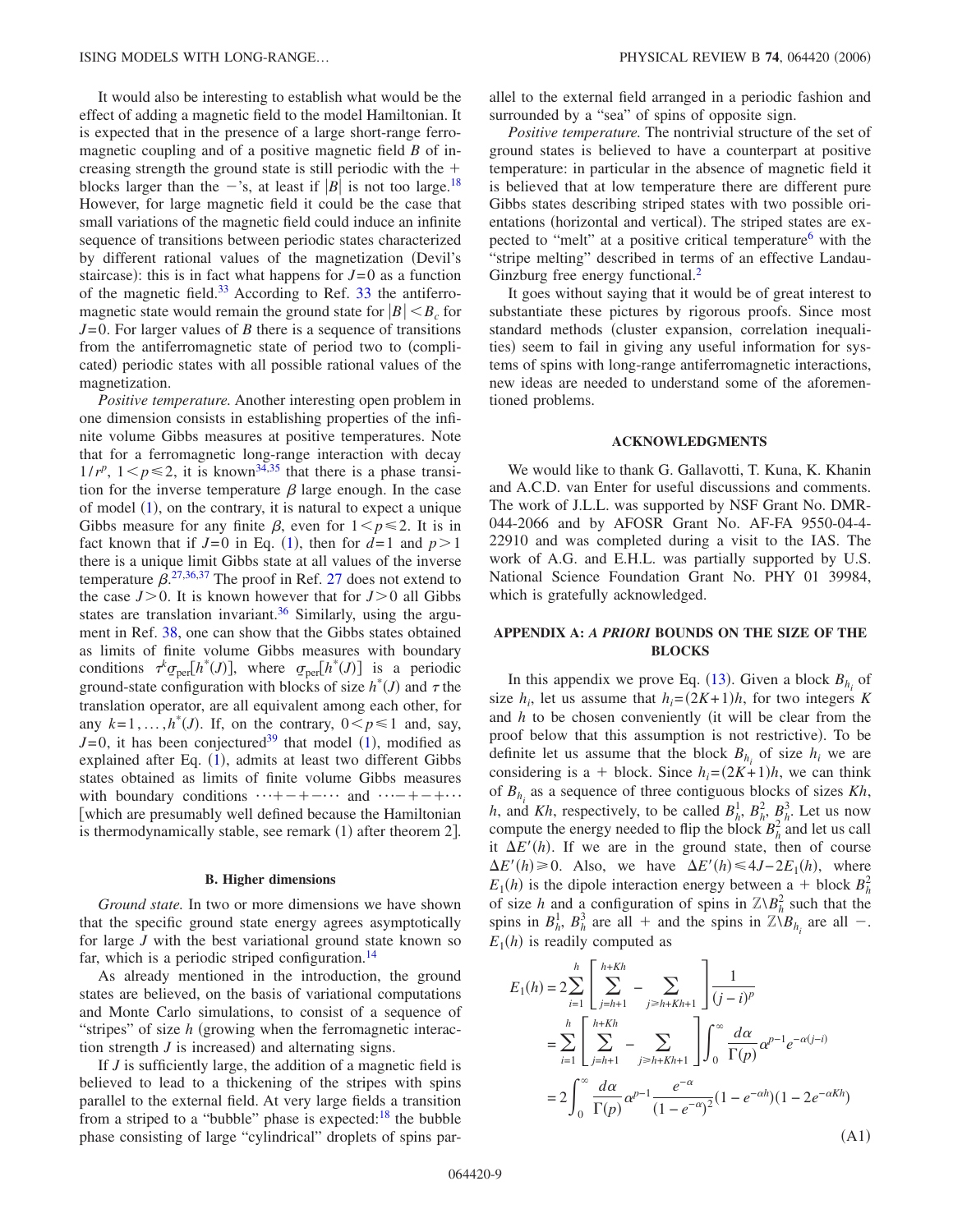<span id="page-9-0"></span>so that, using the condition  $\Delta E'(h) \ge 0$ , we find that in the ground state

$$
\int_0^\infty \frac{d\alpha}{\Gamma(p)} \alpha^{p-1} \frac{e^{-\alpha}}{(1 - e^{-\alpha})^2} (1 - e^{-\alpha h})(1 - 2e^{-\alpha Kh}) \le J.
$$
\n(A2)

<span id="page-9-1"></span>Using now the fact that  $\alpha e^{-\alpha/2} \leq 1 - e^{-\alpha} \leq \alpha$  for  $\alpha \geq 0$ , the left-hand side of Eq.  $(A2)$  $(A2)$  $(A2)$  can be bounded below by

$$
\frac{1}{\Gamma(p)} \int_0^\infty \frac{d\alpha}{\alpha} \frac{1}{\alpha^{2-p}} e^{-\alpha} (1 - e^{-\alpha h})(1 - 2e^{-\alpha(Kh-1)}). \quad (A3)
$$

Now, if  $p=2$  Eq. ([3](#page-2-0)) can be computed to give  $\ln(h+1)/(1)$  $+(1/K)^2$ . Then, choosing  $K=1$  and plugging these bounds back into Eq. ([A2](#page-9-0)), we find that, if  $p=2$ ,  $\ln h \leq J+2 \ln 2$  and  $h_i = 3h \le 12e^J$ .

If  $1 < p < 2$ , Eq. ([A3](#page-9-1)) can be further bounded below as

$$
\frac{1}{\Gamma(p)} \int_0^\infty \frac{d\alpha}{\alpha} \frac{1}{\alpha^{2-p}} \{e^{-\alpha h} (1 - e^{-\alpha h})^2 - e^{-\alpha Kh} (1 - e^{-\alpha h})\}
$$
  
\n
$$
\geq \frac{h^{2-p}}{\Gamma(p)} \int_0^\infty \frac{d\alpha}{\alpha} \frac{1}{\alpha^{2-p}} \{e^{-\alpha} (1 - e^{-\alpha})^2 - \alpha e^{-\alpha K}\}
$$
  
\n
$$
\equiv \left(A' - \frac{B'}{K^{p-1}}\right) h^{2-p}.
$$
 (A4)

Choosing *K* in such a way that  $B'/K^{p-1} \leq A'/2$  and plugging the bounds into Eq. ([A2](#page-9-0)), we find that  $A'h^{2-p} \le 2J$ , so that  $h_i = (2K+1)h \leq (2K+1)(2J/A')^{1/(2-p)}.$ 

#### **APPENDIX B: THE INTEGRAL REPRESENTATION**

In this appendix we want to give the details of the com-putation leading to Eq. ([7](#page-3-1)). First of all let us note that the first two terms in the RHS of Eq.  $(7)$  $(7)$  $(7)$  come from the short-range FM interaction. In order to show that the computation of the dipole interaction energy leads to the remaining terms appearing in the RHS of Eq.  $(7)$  $(7)$  $(7)$ , let us first note that the infinite volume dipole interaction energy  $E_{12}$  between two blocks of signs  $\varepsilon_1$  and  $\varepsilon_2$ ,  $\varepsilon_\alpha = \pm 1$ , of sizes  $h_1$  and  $h_2$  and separated by a string of *d* spins, can be computed as follows:

<span id="page-9-2"></span>
$$
E_{12} = \varepsilon_1 \varepsilon_2 \sum_{i=1}^{h_1} \sum_{j=1}^{h_2} \frac{1}{(j - i + h_1 + d)^p}
$$
  
=  $\varepsilon_1 \varepsilon_2 \int_0^\infty \frac{d\alpha}{\Gamma(p)} \alpha^{p-1} e^{-\alpha(j - i + h_1 + d)}$   
=  $\varepsilon_1 \varepsilon_2 \int_0^\infty \frac{d\alpha}{\Gamma(p)} \alpha^{p-1} \frac{e^{-\alpha}}{(1 - e^{-\alpha})^2} (1 - e^{-\alpha h_1}) e^{-\alpha d} (1 - e^{-\alpha h_2}).$  (B1)

Now, in order to compute the finite volume dipole interaction energy of two different blocks  $h_i$  and  $h_j$ ,  $j > i$ , we can simply apply the definition and Eq.  $(B1)$  $(B1)$  $(B1)$  to find

$$
\varepsilon_i \varepsilon_j \sum_{n \in \mathbb{Z}} \sum_{l=1}^{h_i} \sum_{m=1}^{h_j} \frac{1}{|m - l + h_i + \dots + h_{j-1} + 2nN|^p}
$$
\n
$$
= \varepsilon_i \varepsilon_j \int_0^\infty \frac{d\alpha}{\Gamma(p)} \alpha^{p-1} \frac{e^{-\alpha}}{(1 - e^{-\alpha})^2} (1 - e^{-\alpha h_i})(1 - e^{-\alpha h_j})
$$
\n
$$
\times \left[ \prod_{i < k < j} e^{-\alpha h_k} \right] \sum_{n \ge 0} e^{-2\alpha n N}
$$
\n
$$
+ \varepsilon_i \varepsilon_j \int_0^\infty \frac{d\alpha}{\Gamma(p)} \alpha^{p-1} \frac{e^{-\alpha}}{(1 - e^{-\alpha})^2} (1 - e^{-\alpha h_i})
$$
\n
$$
\times (1 - e^{-\alpha h_j}) e^{-\alpha (2N - h_i - \dots - h_j)} \sum_{n \ge 0} e^{-2\alpha n N}, \quad (B2)
$$

which leads to the term in the third line of Eq.  $(7)$  $(7)$  $(7)$  [we used that  $\varepsilon_i \varepsilon_j = (-1)^{j-i}$  and  $\sum_{i=1}^M h_i = 2N$ . Similarly, the finite volume dipole self-interaction of a block  $h_i$  can be computed as

<span id="page-9-3"></span>
$$
\sum_{k=1}^{h_i-1} \frac{h_i - k}{k^p} + 2 \sum_{n \ge 1} \sum_{i,j=1}^{h_i} \frac{1}{(j - i + 2nN)^p}
$$
  
= 
$$
\int_0^\infty \frac{d\alpha}{\Gamma(p)} \alpha^{p-1} \frac{e^{-\alpha}}{(1 - e^{-\alpha})^2} \times \left[ h_i (1 - e^{-\alpha}) - (1 - e^{-\alpha h_i}) \right]
$$
  
+ 
$$
2e^{\alpha h_i} (1 - e^{-\alpha h_i})^2 \frac{e^{-2\alpha N}}{1 - e^{-2\alpha N}}.
$$
 (B3)

Summing Eq.  $(B3)$  $(B3)$  $(B3)$  over  $i=1,\ldots,M$ , we get the last term in the first line of Eq.  $(7)$  $(7)$  $(7)$  and the term in the second line.

## **APPENDIX C: COMPUTATION OF THE 1D ENERGY GAP**

In this Appendix we want to compute the specific energy  $\tilde{e}$  of the  $(4h^*+2)$ -periodic configuration  $(h^*, h^*+1, h^*$  $+1, h^*, \ldots$ ) in the case in which  $h^*$  and  $h^*+1$  are both minimizers of *e*(*h*). In particular we will show that  $\tilde{e} - \tilde{e}_0 = \delta > 0$ . Using the general expression  $(7)$  $(7)$  $(7)$ , after some algebra we find that

$$
\tilde{e} = -J + A + \frac{4J}{2h^* + 1} - \frac{2}{2h^* + 1} \int_0^{\infty} d\alpha \nu(\alpha)
$$

$$
\times \left\{ \frac{2(1 - e^{-\alpha h^*})(1 - e^{-\alpha(h^* + 1)})}{1 - e^{-\alpha(h^* + 2)}} + \frac{e^{-2\alpha h^*}(1 - e^{-\alpha(h^* + 1)})^2 + e^{-2\alpha(h^* + 1)}(1 - e^{-\alpha h^*})^2}{1 - e^{-\alpha(4h^* + 2)}} \right\},
$$
(C1)

where  $\nu(\alpha) \equiv [\Gamma(p)]^{-1} \alpha^{p-1} e^{-\alpha} (1 - e^{-\alpha})^{-2}$ . We want to prove that this expression is strictly larger than  $\tilde{e}_0$ . Note that, since both  $h^*$  and  $h^*+1$  are minimizers, we have